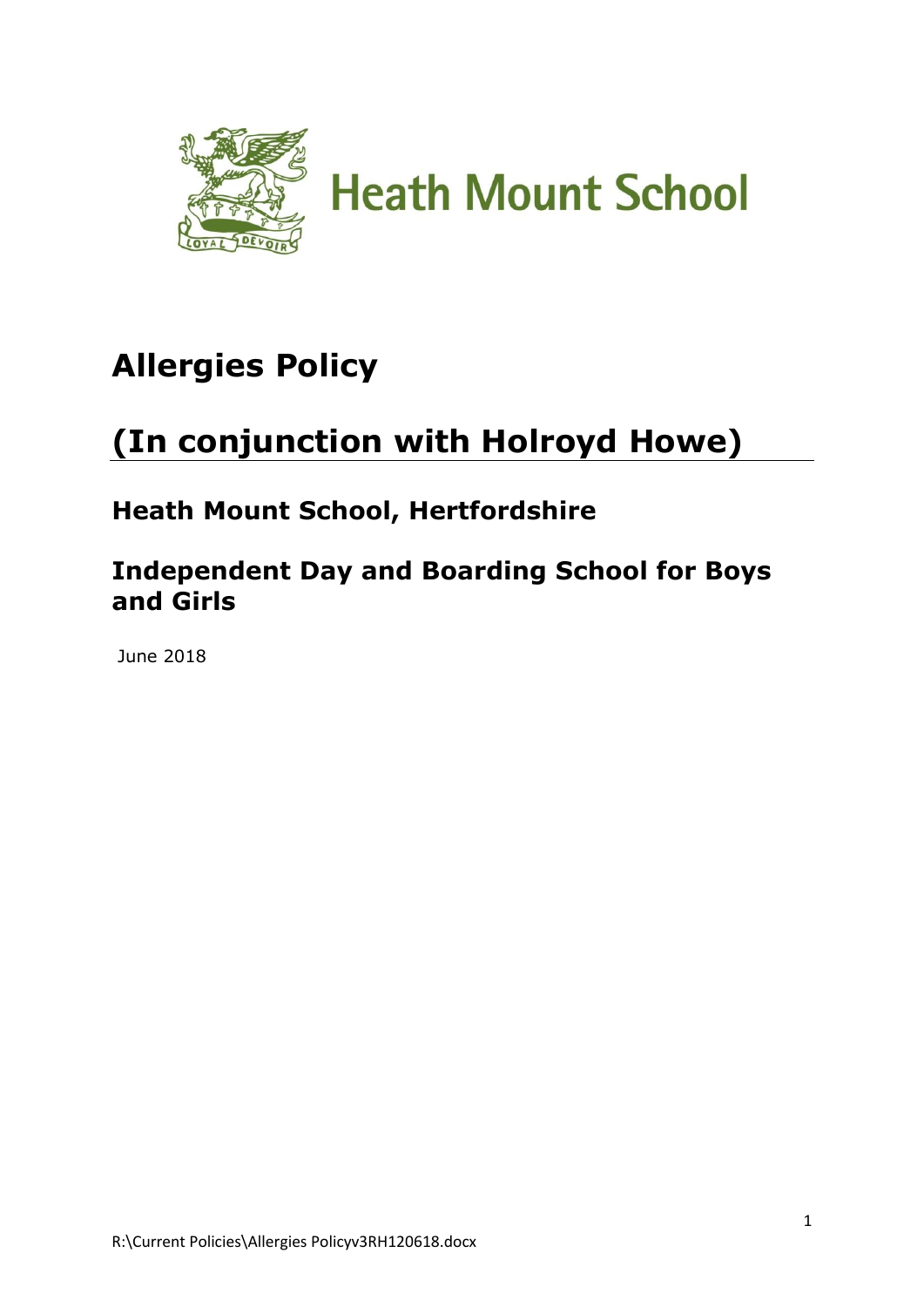#### **1. Policy Statement**

1.1. Heath Mount School ('the School') recognises its responsibility for the safety of its pupils and staff and the need for awareness of the risk to individuals who may suffer from allergies or intolerances, particularly those that carry a life threatening reaction. The management of these staff and pupils is outlined in the Medical Management Policy. The School recognises that we have staff as well as pupils on our roll who suffer from an identified allergy; most commonly these include peanut, tree nut, milk, egg, soy, wheat, fish and shellfish. Staff need to be aware that other members of staff and some pupils may be allergic to certain other foods. It is the responsibility of our staff to gain an understanding of the individual needs of the pupils in their care.

#### **2. Purpose of this Policy**

2.1. This policy seeks to: raise awareness; clarify practice and reassure staff by providing them with guidelines to adhere to when working with pupils who have an identified allergy.

#### **3. Aims**

- 3.1. The aims of this policy are to:
	- 3.1.1. Identify the potential threats and the actions which the School and parents can reasonably take to prevent the presence of foodstuffs containing allergens in the School.
	- 3.1.2. Identify safeguarding and training requirements amongst staff and pupils in order to reduce, as far as possible, the risk of an allergic reaction.

#### **4. Potential Risks**

- 4.1. Any food on the School premises provided by ourselves or from outside.
- 4.2. Food brought into school for food projects.
- 4.3. Contact between persons who have handled foodstuffs known to present a risk of an allergic reaction (in or outside school) and allergy sufferers, without appropriate handwashing.
- 4.4. Catering on school / residential trips.
- 4.5. Events where food is served on the premises but not prepared on the premises i.e. Fun Day, staff events, cake sales.
- 4.6. Misinterpretation or a lack of understanding of the differences between a lifethreatening 'allergy' or an 'intolerance' which may produce milder symptoms.
- 4.7. Lists of ingredients not explicitly naming the allergen (e.g. casein and whey as milk derivate, arachis oil is another name for peanut oil).

#### **5. Reasonable Limits**

5.1. There are many foodstuffs that do not contain allergens but which are labelled as being produced in factories that cannot be guaranteed to be allergen free due to the potential for cross-contamination in preparation. It cannot reasonably be expected that all these items be kept out of school.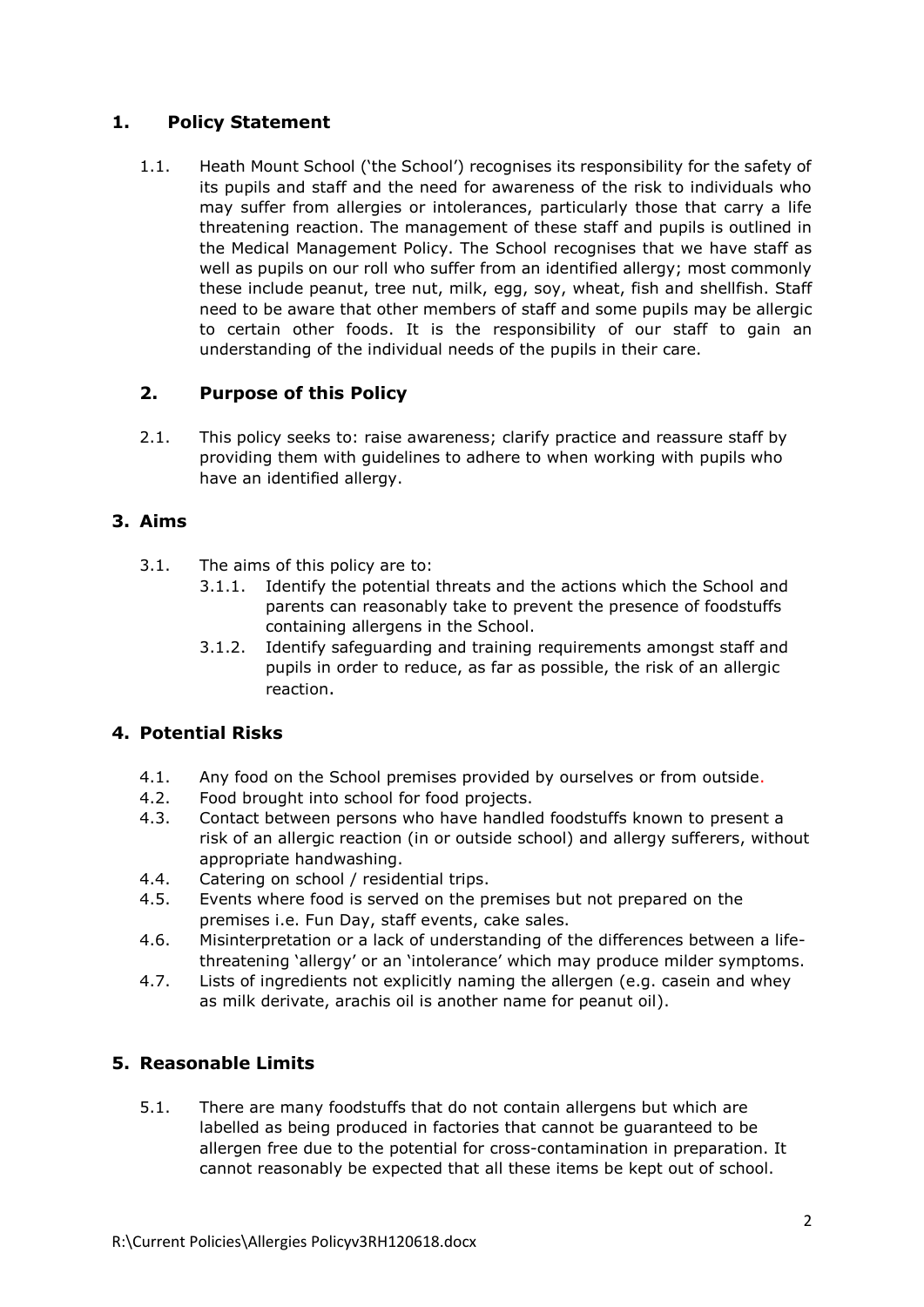Items so packed and labelled will be permitted in school, in limited and controlled circumstances i.e. packed lunches or snacks provided by the School. Ingredients in products should be checked and should be used to inform decisions regarding acceptable use of a product in school (currently, ingredients that may cause an allergic reaction are listed in products in bold).

### **6. Parent / Carer Responsibilities**

- 6.1. Parents and carers of children with an identified allergy are requested to do the following:
	- 6.1.1. Inform the School and provide any medical documentation necessary as well as any appropriate medicines as prescribed by the child's doctor.
	- 6.1.2. Assist the School by educating their child and encouraging increasing independence in the child's awareness and management of their allergy.
	- 6.1.3. Check the weekly menu and contact the school or the caterers should they have concerns.
- 6.2. All parents and carers are expected to do the following:
	- 6.2.1. Not to bring food into school for birthdays or other events. When parents or carers send food into school (such as for a school trip packed lunch) they will be asked not to provide food which contains the obvious allergens i.e. nuts, coconut or sesame seeds which would include peanut butter, Nutella, all nuts and cooking oils containing nut oil.
- 6.3. If an allergen form is not returned by a parent, the School will assume that the pupil has no known allergies or intolerances.

### **7. School Staff Responsibilities**

- 7.1. All staff will be made aware of pupils with known allergies.
- 7.2. Form teachers must be proactive, as far as reasonably possible, in protecting pupils in their care who have a known allergy.
- 7.3. Holroyd Howe, the school caterers, use a colour coding system to identify special diets. The colour code is as follows:
	- 7.3.1. RED: Pupil has had a severe reaction / anaphylactic shock or has been medically diagnosed.
	- 7.3.2. AMBER: Pupil has an allergy or intolerance.
	- 7.3.3. BLUE: Pupil excludes foods due to preferences including religious beliefs.
	- 7.3.4. Holroyd Howe are mindful of all children who have allergies, whether producing food cooked on site or in the supply of packed lunches.
	- 7.3.5. Holroyd Howe will apply the same principles and routines when providing packed lunches to our pupils.
	- 7.3.6. Residential trip providers will be notified in advance of our visit of pupils in the group with allergies or intolerances. Parents will also be involved in establishing their child's dietary needs with these organisations. Parents and carers will be informed by the School when a class is embarking upon a food project.
	- 7.3.7. Parents and carers will be informed of any particular event that will involve food at school, other than that served at lunch time, being available in school i.e. the school's birthday, cake sale etc.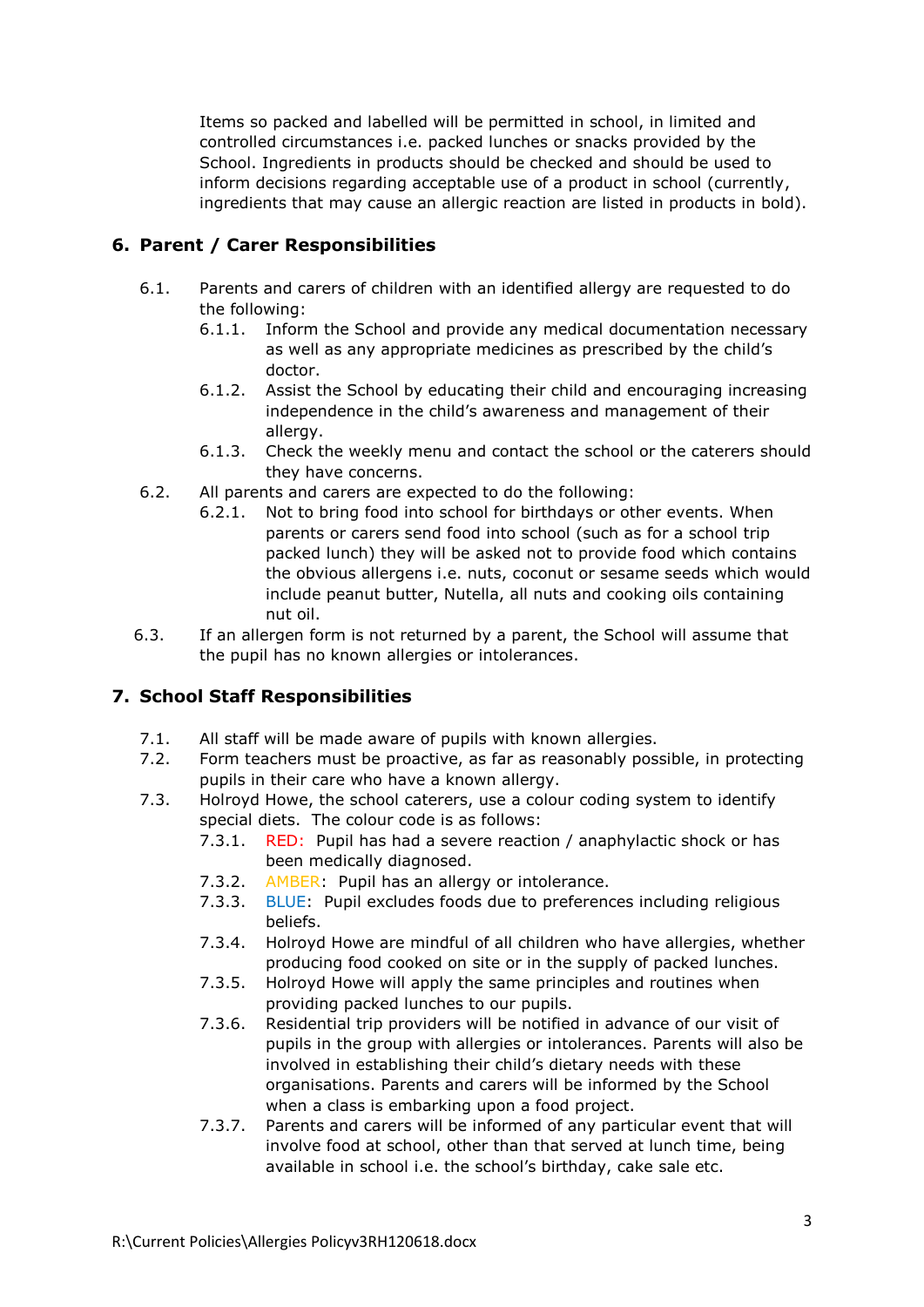- 7.3.8. Pupils will be educated at the start of each school year so that they are aware of allergies and the importance of hand washing. They will be encouraged NOT to share food and to avoid the unintended spread of allergens through left over food.
- 7.3.9. Staff will participate annually in appropriate training to understand what to do when a child is suspected of having been exposed to an allergen (even if no symptom is shown) and how to identify and deal with allergic reactions including anaphylaxis shock, as well as more mild reactions.

Staff embarking on food projects MUST take responsibility for checking with the school nurse the dietary needs of their class.

#### **8. Pupils in the RED category**

- 8.1. A pre-plated meal will be provided for them. Whilst Holroyd Howe can provide meals that do not include the nominated allergens, they cannot guarantee that dishes do not contain traces of allergens as they may be stored and prepared in the same areas as known or identified allergens.
- 8.2. A meeting will be set up between the School nurses and the relevant Holroyd House catering manager to discuss the child's allergy.
- 8.3. Holroyd Howe do not use nuts in any of the food they prepare and serve. They are, however, unable to guarantee that dishes / products served are totally free from nuts / nut derivatives. This is because ingredients, for example, curry paste, may be made in a factory containing nuts, bread may be baked in a factory handling nuts or some production lines have machines lubricated with nut oil.
- 8.4. Sometimes, pupils in the RED category with an allergy to nuts, are able to tolerate precautionary statements such as 'made in a factory containing nuts'. If this is the case, then during the meeting with the School, it may be possible to allow the parent to sign a disclaimer to allow the child to select meals rather than have a pre-plated meal.

#### **9. Pupils in the AMBER or BLUE category**

9.1. Pupils within these categories may ask a member of the Holroyd Howe catering team for any allergy information and this will be provided using the daily allergen checker.

#### **10. Policy Promotion**

- 10.1. This policy will be promoted to staff and parents through:
	- 10.1.1. An initial circulation of its contents and making the policy available on the School website.
		- 10.1.2. Renewed circulation at the beginning of each year.
		- 10.1.3. Inclusion in new parent information.
	- 10.1.4. School nurse and Holroyd Howe meetings between parents of new children with allergies.
	- 10.1.5. Staff being informed and provided with training opportunities.
	- 10.1.6. Training update at the beginning of each academic year.
	- 10.1.7. Maintaining awareness by staff of staff and pupils with allergies.